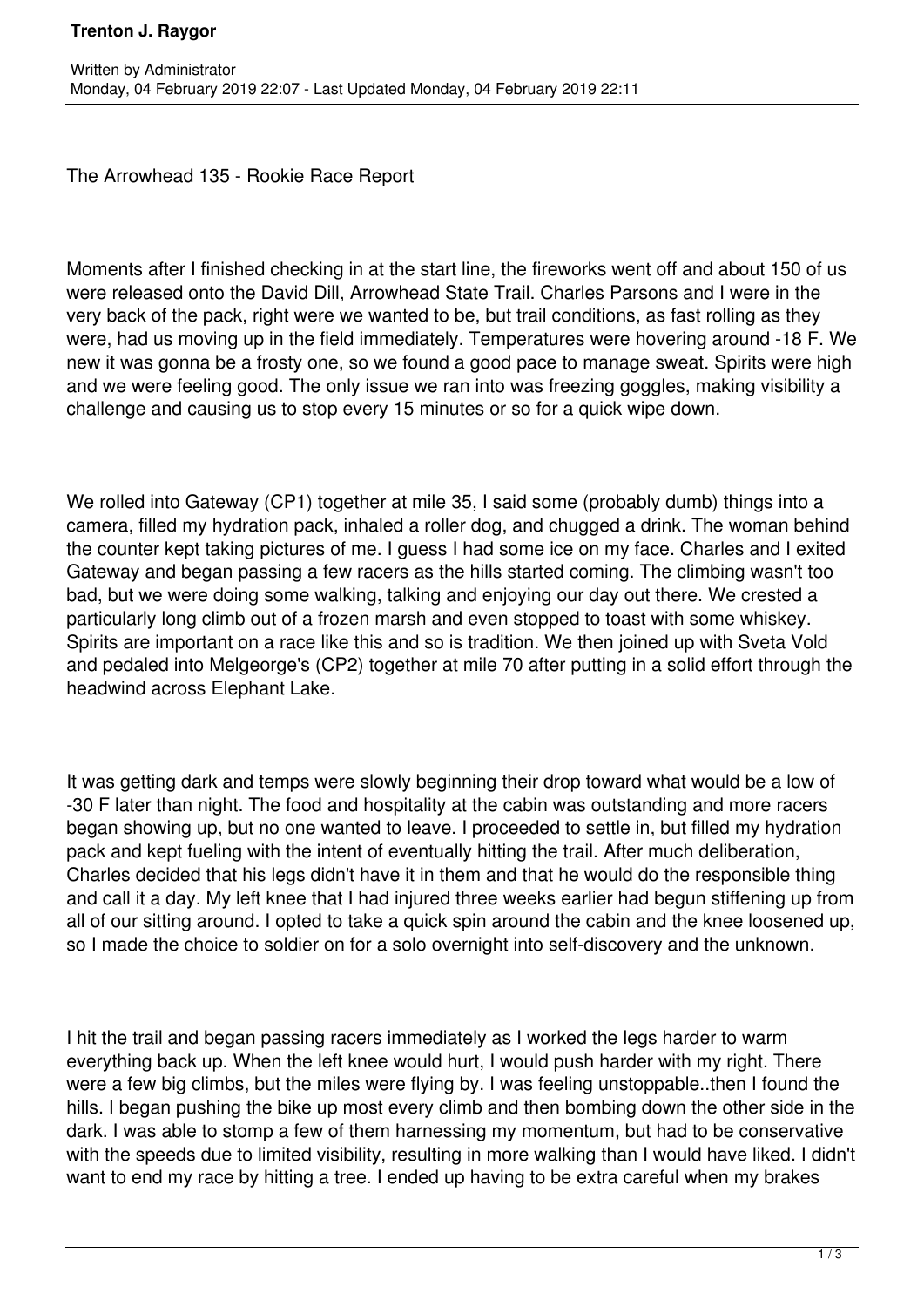## **Trenton J. Raygor**

went out, dragging a foot on the descents to slow the bike down. The trail was bumpy and at one point I lost my big faux-fur hat off the back of the bike and had to backtrack on the trail to find it. I did a better job of strapping it down and moved on. That was a pain, but not as big of a pain as I was feeling in my knees. The left was bad and the right was starting to hurt as well. Dismounts and remounts were getting harder.

I stopped atop a hill after a hard push and stood there listening to the trees. It was quiet, but I knew life was all around me. Maybe that shadow, just feet off of the trail, was a den and a mama bear and her cubs were curled up hibernating. Maybe a great gray owl was perched in that tree after coming down from the north in search of warmer weather. Maybe a wolf was standing just beyond the light of my headlamp and had been running in the darkness through the trees all night, pacing me. People used to live here and walk these woods on cold winter nights hundreds of years ago. I looked at the crescent moon and the stars, breathed in a hit of some of the freshest air I've ever gotten high on and got back in the saddle. Finally, after hours of winding through the dark woods, I came upon a fire and a tee-pee.

The tee-pee was Surly (CP3) at mile 110. My dad, Mario, and Charles were all there cheering me on as I rolled in. It felt like quite the fanfare given what I had just emerged from. I went directly into the tent and began changing out of wet clothes into dry ones from my saddle trunk and filled my hydration pack. All of my digits were still toasty and now i just had to figure out the right combo of wet and dry clothes to get me 26 more miles in rapidly dropping temps. I shed a couple of wet layers and added a second pant, one of my "oh shit, I'm in trouble" jackets and that faux-fur hat I had briefly lost earlier. Then I hit the trails. Next stop, Fortune Bay.

There was one big climb and then flat to low grade climbing for the rest of the final segment. Somewhere about 10 miles in, I ran out of water. I had just filled it up, but knew I was dehydrated so had been drinking a lot. I had to keep eating to keep energy levels up, but it became more difficult as my mouth got dryer, so I began eating snow to supplement. I kept the cranks turning slowly and felt the temperature dropping which was now affecting my toes. I kept the self-talk positive and kept looking down at my spare bail out jacket and doing a mental inventory of what I was carrying. I didn't want to get out the stove and boil snow, but I would if I had to. WAIT! I have that spare water in my saddle trunk! I dismounted, struggled with the clips, opened the trunk, and emptied everything out onto the trail. I grabbed the insulated container and unzipped it, revealing a clear container filled with, yes, LIQUID! I grabbed the cap and twisted. It wouldn't budge. I twisted again...and again. Then it hit me. My hands were too weak to open it. There wasn't a soul in sight, but I could see the lights of Fortune Bay a long way off in the distance. I quickly packed up my gear, got on the bike, put my head down, and began to time trial for what felt like forever. I knew I was putting in a massive effort for having little to no strength left and the miles were crawling by as the lights of the casino continued to dance above the trees. I entered a dark tunnel of trees and spied two blinky red lights. I knew I had to catch